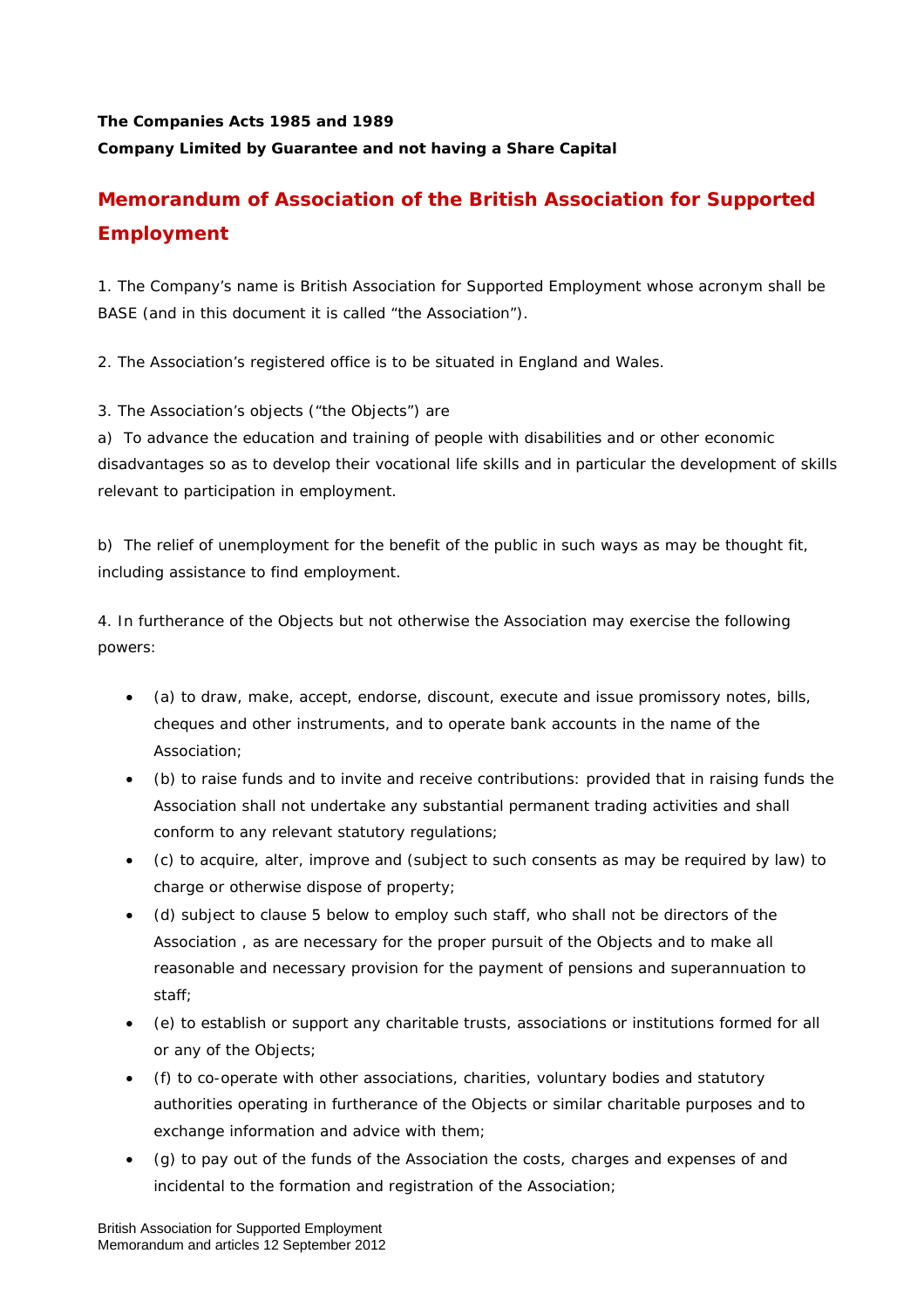(h) to do all such other lawful things as are necessary for the achievement of the Objects.

5. The income and property of the Association shall be applied solely towards the promotion of the Objects and no part shall be paid or transferred, directly or indirectly, by way of dividend, bonus or otherwise by way of profit, to members of the Association, and no National Executive Committee Member shall be appointed to any office of the Association paid by salary or fees or receive any remuneration or other benefit in money or money's worth from the Association: Provided that nothing in this document shall prevent any payment in good faith by the Association;

- (a) of the usual professional charges for business done by any National Executive Committee Member who is a solicitor, accountant or other person engaged in a profession, or by any partner of his or hers, when instructed by the Association to act in a professional capacity on its behalf: Provided that at no time shall a majority of the National Executive Committee benefit under this provision and that a National Executive Committee member shall withdraw from any meeting at which his or her appointment or remuneration, or that of his or her partner, is under discussion;
- (b) of reasonable and proper remuneration for any services rendered to the Association by any member, or employee of the Association;
- (c) of interest on money lent by any member of the Association or National Executive Committee Member at a reasonable and proper rate per annum not exceeding 2 per cent less than the published base lending rate of a clearing bank to be selected by the National Executive Committee;
- (d) of fees, remuneration or other benefit in money or money's worth to any company of which a National Executive Committee member is a shareholder, holding not more than 1/100th part of the issued capital of that company;
- (e) of reasonable and proper rent for premises demised or let by any member of the Association or a National Executive Committee member;
- (f) to any National Executive Committee member of reasonable out-of-pocket expenses.

6. The liability of the members is limited.

7. Every member of the Association undertakes to contribute such amount as may be required (not exceeding £1.00) to the Association's assets if it should be wound up while s/he is a member or within one year after s/he ceases to be a member, for payment of the Association's debts and liabilities contracted before s/he ceases to be a member, and the costs, charges and expenses of winding up, and for the adjustment of the rights of the contributories among themselves.

8. The Dissolution of the Association may be affected only by a resolution passed by 75% of the members of the Association present at a Extraordinary General Meeting convened for the purpose.

9. If the Association is wound up or dissolved and after all its debts and liabilities have been satisfied there remains any property it shall not be paid to or distributed among the members of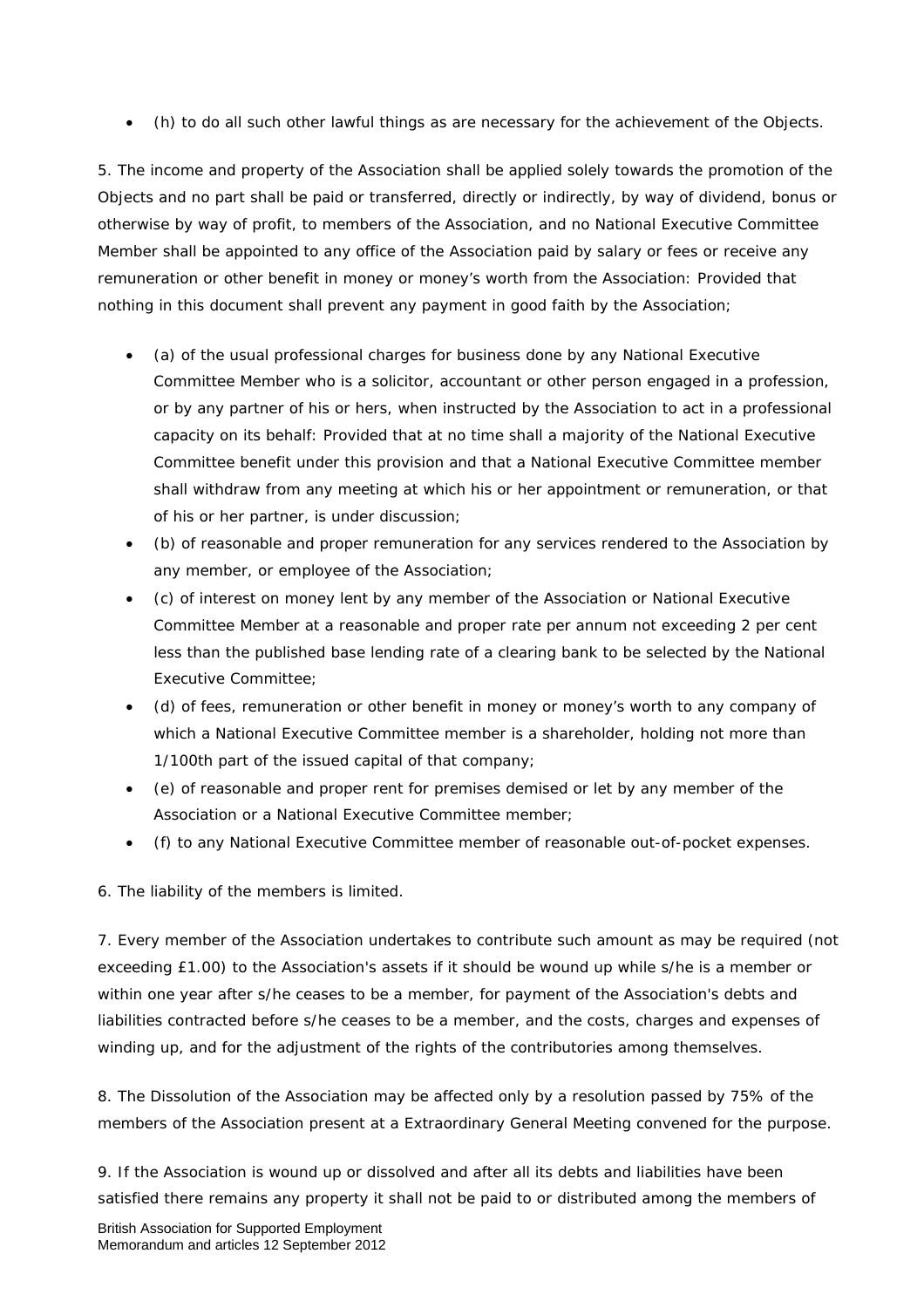the Association, but shall be given or transferred to some other association, charity or charities having objects similar to the Objects which prohibits the distribution of its or their income and property to an extent at least as great as is imposed on the Association by Clause 5 above, chosen by the members of the Association at or before the time of dissolution.

We, the persons whose names and addresses are written below, wish to be formed into a company under this memorandum of association.

Signatures, Names and Addresses of Subscribers: Huw Davies (Bury EST) Martin Davies (PLUSS) Geraldine Scott-Smith (BASE Secretariat)

**The Companies Acts 1985 and 1989 Company Limited by Guarantee and not having a Share Capital** 

# **Articles of Association of the British Association of Supported Employment**

## **Interpretation**

1. In these articles:

**"the Association"** means the company intended to be regulated by these Memorandum and Articles of Association;

**"the Act"** means the Companies Acts 1985 & 1989 including any statutory modification or reenactment thereof for the time being in force;

**"the articles"** means these Articles of Association of the Association;

**"clear days"** in relation to the period of a notice means the period excluding the day when the notice is given or deemed to be given and the day for which it is given or on which it is to take effect;

**"executed"** includes any mode of execution;

**"the memorandum"** means the memorandum of association of the Association;

**"office"** means the registered office of the Association;

**"the seal"** means the common seal of the Association if it has one;

**"National Secretary"** means the company secretary of the Association or any other person appointed to perform the duties of the company secretary of the Association;

**"Member of the National Executive Committee"** means the National representatives elected by the Regional members of the Association;

**"Director"** means a director of the British Association for Supported Employment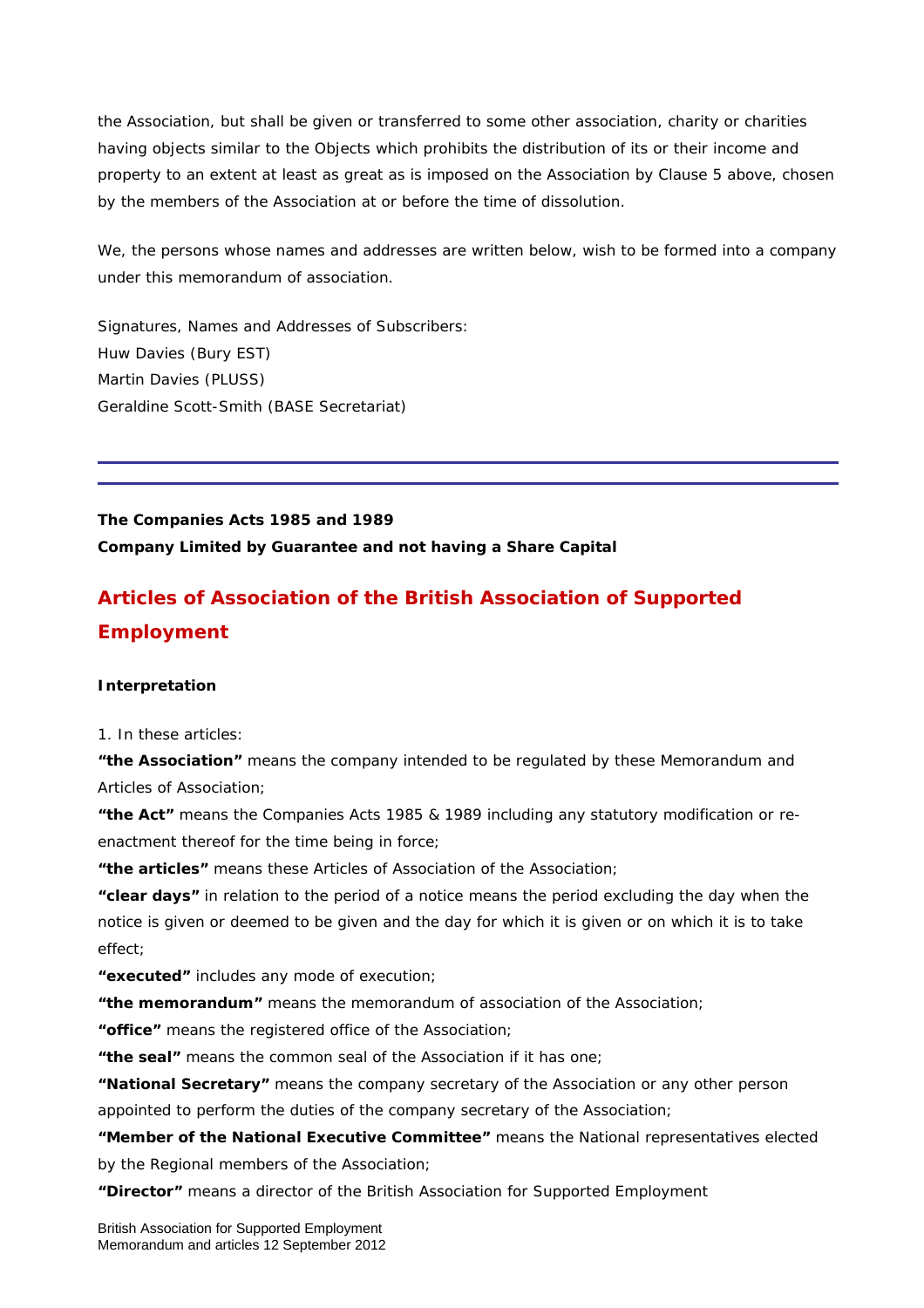**"Full Member"** means membership, with voting rights that will be available to organisations who provide or facilitate paid employment, advice, guidance or training for people with a disability and/or other economic disadvantage.

**"Regions"** means the geographical regions that the Association facilitates that have no independent existence outside of the Association other than that provided for under these Memorandum and Articles of Association.

**"the United Kingdom"** means Great Britain and Northern Ireland; and **"printed materials"** shall refer to books and other computer forms of communication **"Posting"** refers to emails as well as the postal service

Words importing the masculine gender only shall include the feminine gender.

Subject as aforesaid, words or expressions contained in these Articles shall, unless the context requires otherwise, bear the same meaning as in the Act.

#### **Membership of BASE**

2. The subscribers to the memorandum and articles and such other persons or organisations who are admitted to as members in accordance with these articles shall be members of the Association.

3. Membership of the association shall be open to; agencies or organisations whose primary role is the provision or facilitation of paid employment, advice, guidance or training for disabled people or people with a disability or other economic disadvantage and to individuals over the age of 18 and organisations with an interest in supported employment and who agree to the aims and definitions in the association's memorandum and articles of assocation.

4. No person shall be admitted a member of the Association unless his or her membership fee has been paid.

5. All applications for membership will be subject to the approval of the National Executive Committee who shall have an absolute discretion as to the acceptance of any person or organisation as a member and the allocation of their membership category, region and identification as community based provision or supported business without giving any reason therefore.

6. The Association may establish different categories of full membership to reflect their geographical coverage and each full member will be entitled to a single vote at regional or national meetings.

7. All Full and Associate members will be assigned to a Region but they may apply for membership in more than one Region as long as they have paid the appropriate membership fee.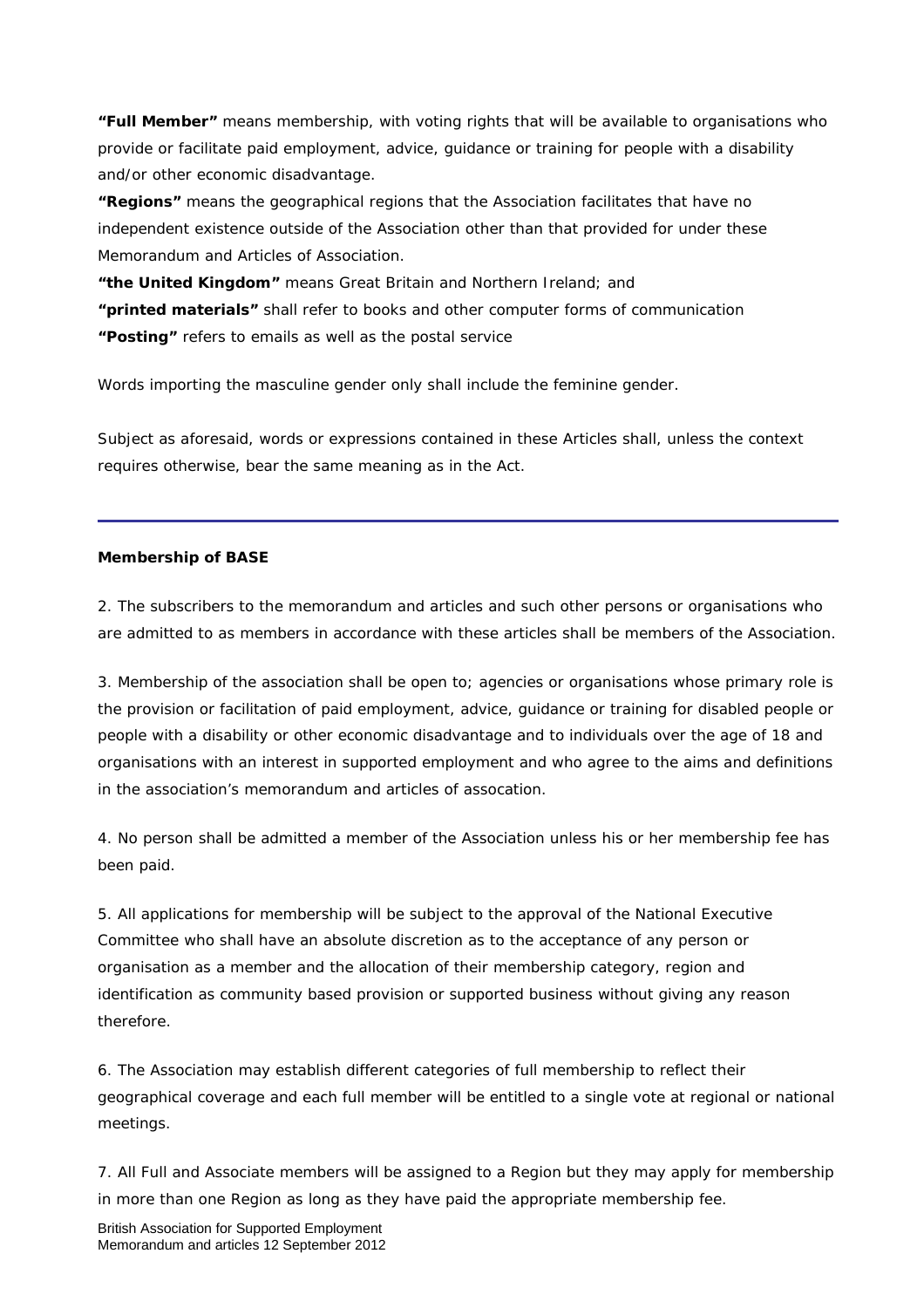8. The National Executive Committee shall have the right for good and sufficient reason to terminate the membership of any member and may, by agreement communicate to any member in writing concisely stating the grounds for which it proposes to act, call upon that member to resign from the organisation. The member in question shall have the right to attend and be heard by the National Executive Committee before a final decision is made. If the member does not attend and will not resign within forty eight days after being so called upon the National Executive Committee may terminate by resolution the membership. Any member that resigns from the Association or becomes ineligible shall not be entitled to any refund of subscriptions or other fees paid.

9. All grades of membership must fully subscribe to the aims and objectives of the association.

10. There will be two separate categories of membership as follows:

- (a) Full membership will be available to organisations whose primary role is the national, regional or local provision or facilitation of paid employment, advice, guidance or training for disabled people or people with a disability or other economic disadvantage. Full membership carries voting rights.
- (b) Associate membership is available to individuals over the age of 18 and organisations with an interest in supported employment and who agree to the aims and definitions in the association's memorandum and articles of association. Associate membership will not carry voting rights.

## **Regional Affairs**

11. The Association shall be a national association but will facilitate a number of geographical regions to encourage regional participation.

12. The Regions shall have no independent existence outside of the Association other than that provided for under these Memorandum and Articles of Association.

13. The Memorandum and Articles of Association of the Association shall govern the operation of the Regions in all respects.

14. Regions shall have a minimum of one officer post, but may elect additional officers.

15. To encourage democratic participation at Regional level a maximum limit of one Officer post per organisation will be enforced.

16. Each Region shall manage its own administration and activities, subject to the contents of Article 13.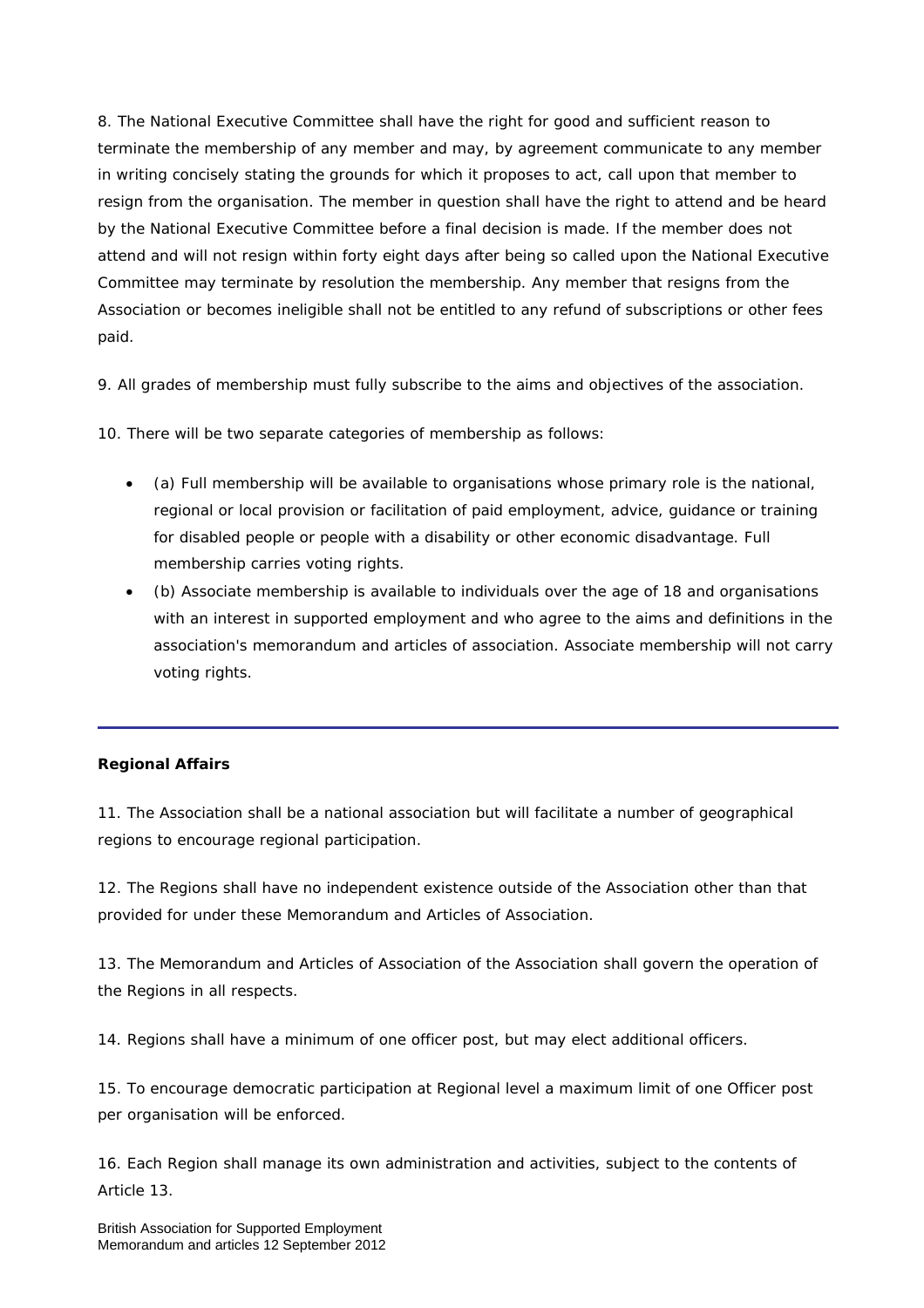17. The Region shall determine the content, frequency, duration and location of the meetings but will meet formally at least once per year.

18. The minutes of these meetings will be distributed to the Regional Members and the NEC.

19. Regional Officers shall be selected by the Regional Members for a period of one year, but may be re-selected

20. Decisions within the Regions will be decided by a simple majority based on the principle of one member one vote.

21. Each fully paid up full member within the Region shall have one vote.

22. Each Region will keep a register of full and associate members of their Region

23. No business shall be transacted at any meeting of the Regions unless a quorum is present. Five Persons entitled to vote upon the business to be transacted, each being a member of that Region, or one tenth of the total number of such persons for the time being, whichever is the greater shall constitute a quorum.

#### **Regional Finance**

24. Out of pocket expenses shall be paid for in accordance with rates and procedures set by the National Executive Committee.

25. The Association will make available to the regions funding for the provision of activities as determined by the regions within the objects of the Association for the benefit of the membership.

26. Ownership of all funding will remain with the Association.

#### **Patrons**

27. The Association may appoint patrons who will serve at its pleasure and who will have no voting rights.

#### **General Meetings of the Association**

28. The Association shall hold an Annual General Meeting in addition to any other Extraordinary General Meetings in that year, and shall specify the meeting as such in the notices calling it; and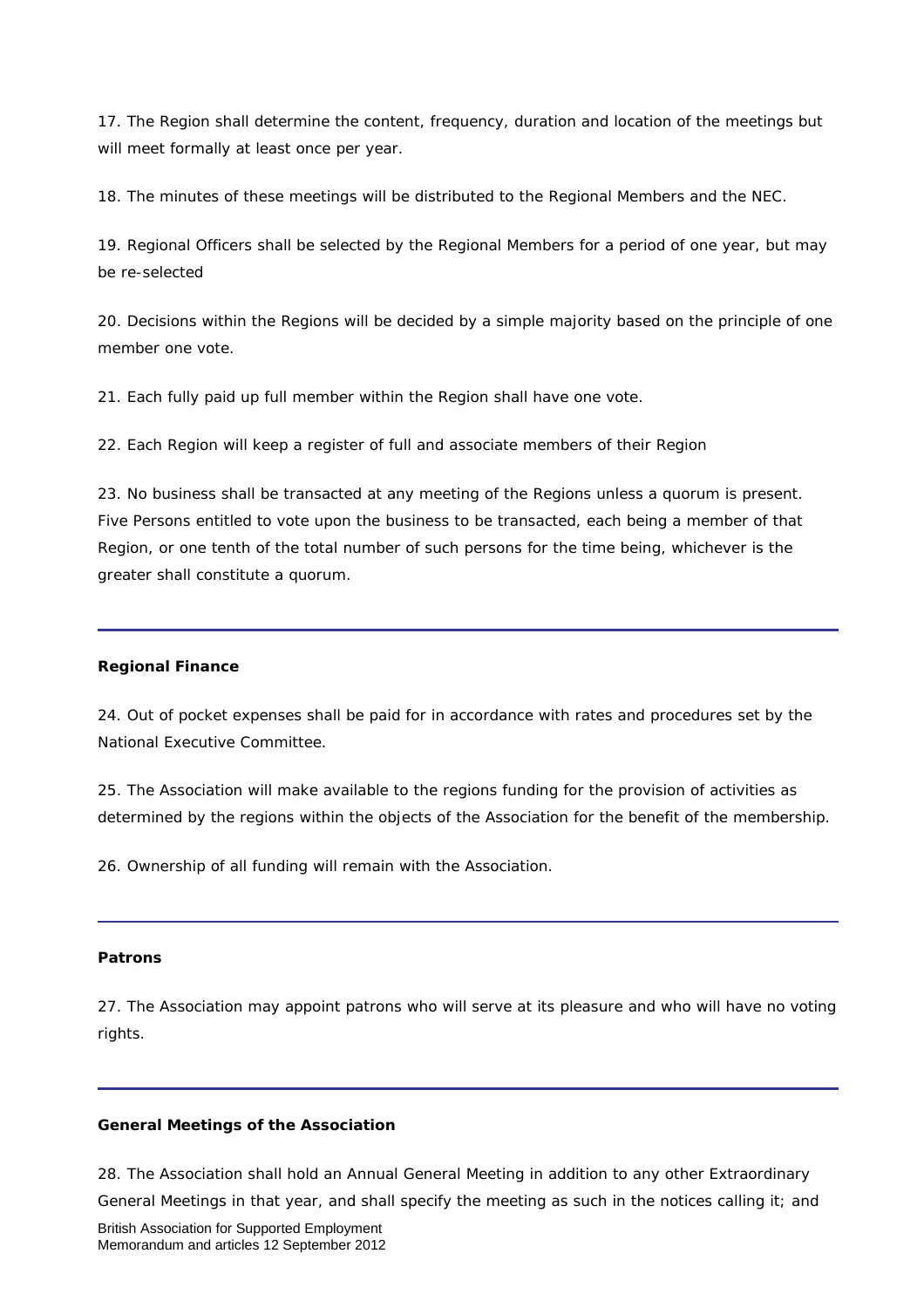not more than fifteen months shall elapse between the date of one Annual General Meeting of the Association and that of the next: The Annual General Meeting shall be held at such times and places as the National Executive Committee shall appoint. All general meetings other than the Annual General Meetings shall be called Extraordinary General Meetings.

29. The National Executive Committee or any ten Full members of the Association may call an Extraordinary General Meeting and, on the requisition of members pursuant to the provisions of the Act, the Chair of the Association shall forthwith proceed to convene an Extraordinary General Meeting for a date not later than eight weeks after receipt of the requisition.

30. The National Executive Committee may from time to time arrange National Meetings, Forums or Conferences for the purposes of consulting and communicating with members or raising the profile of the association, or furthering its aims and objectives, these however will not be considered to be Extraordinary General Meetings of the Company and no business may be transacted at these meetings that would more appropriately be carried out within a formal Annual or Extraordinary General Meeting called for the purpose.

## **Notice of general meetings.**

31. An Annual General meeting and an Extraordinary General meeting called for the passing of a special resolution appointing members of the National Executive Committee shall be called by at least twenty eight clear days notice which will include details of nominations for Officer roles within the NEC. All other Extraordinary General meetings shall be called by at least twenty eight clear days notice but a General meeting may be called by shorter notice if it is so agreed:

- (1) in the case of an Annual General Meeting, by all the Full members entitled to attend and vote; and
- (2) in the case of any other Extraordinary General Meeting by a majority in number of Full members having a right to attend and vote, being a majority together holding not less than 95 percent of the total voting rights at the meeting of all the members.

The notice shall specify the time and place of the meeting and the general nature of the business to be transacted and, in the case of an Annual General Meeting, shall specify the meeting as such and include the Agenda and Accounts to be considered.

The notice shall be given to all members and to the National Executive Committee and the Association's auditors if appropriate.

32. The accidental omission to give notice of a meeting to, or the non-receipt of notice of a meeting by, any person entitled to receive notice shall not invalidate the proceedings at that meeting.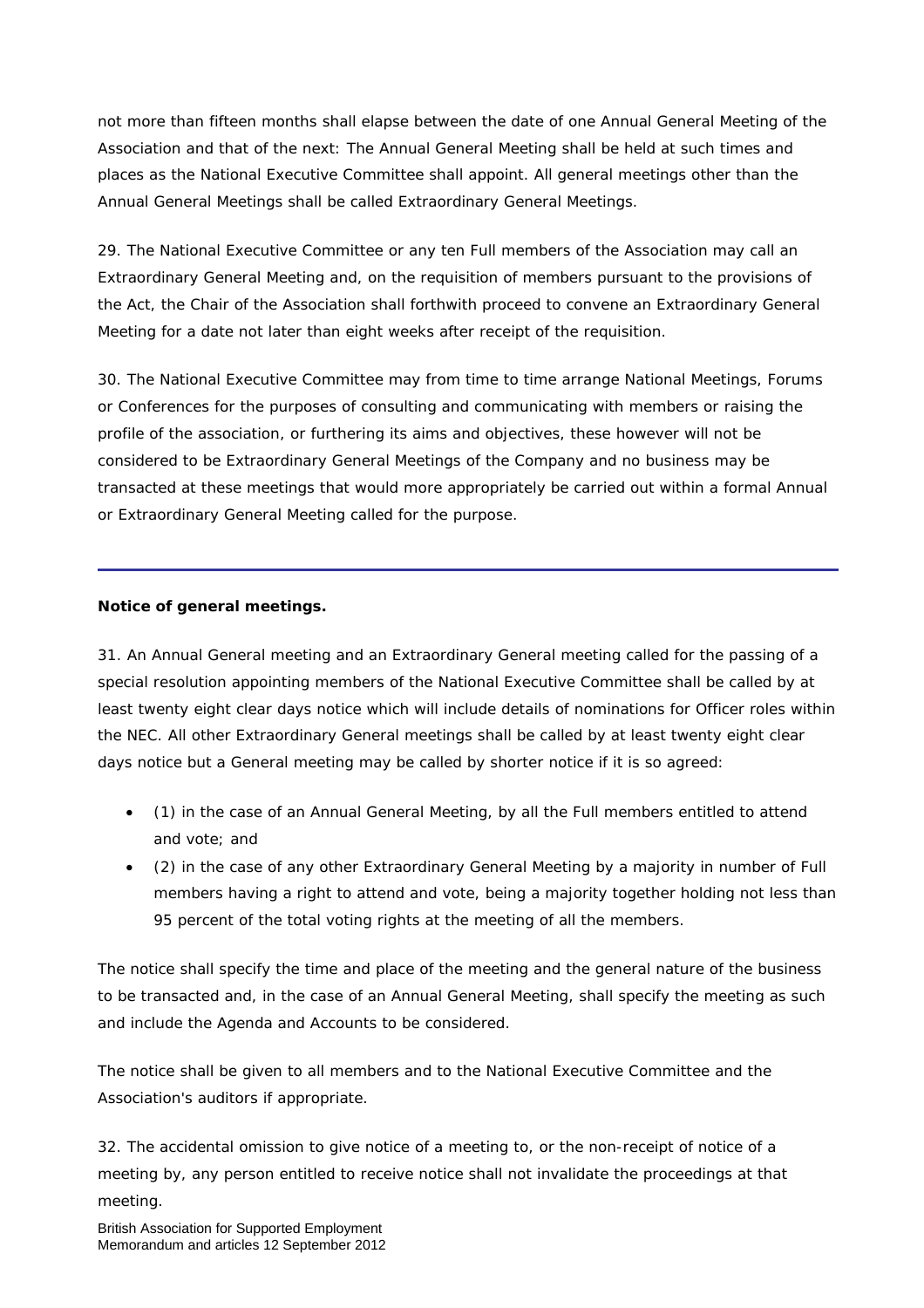## **Officers of the Association (roles and election)**

33. The National Officers of the Association shall be the Chairperson, Vice-Chairperson and Treasurer. All National Officers must be Directors of the Association.

34. The National Officers shall be elected annually by the NEC and approved by Full members at the Annual General Meeting.

35. In the interests of financial probity the National Executive Committee Treasurer may not hold the same position in a Region.

36. The newly elected officers will take up their positions with immediate effect.

## **Proceedings at General Meetings of the Association (Quorum)**

37. No business shall be transacted at any meeting unless a quorum is present. Five persons entitled to vote upon the business to be transacted, each being a member , or one tenth of the total number of such persons for the time being, whichever is the greater shall constitute a quorum.

38. If a quorum is not present within half an hour from the time appointed for the meeting, or if during a meeting a quorum ceases to be present, the meeting shall stand adjourned to be rescheduled for a date within one calendar month of the original meeting date.

39. The Chairperson or in his/her absence the Vice Chair shall preside as chairperson of the meeting, but if neither the chairperson, Vice Chair nor such other National Executive Committee Officer (if any) be present within fifteen minutes after the time appointed for holding the meeting and willing to act, the National Executive Committee Members present shall elect one of their number to be chairperson and, if there is only one National Executive Committee Member present and willing to act, s/he shall be chairperson.

40. If no National Executive Committee Member is willing to act as chairperson, or if no National Executive Committee Member is present within fifteen minutes after the time appointed for holding the meeting, the members present and entitled to vote shall choose one of their number to be chairperson.

41. A co-opted National Executive Committee Member shall, notwithstanding that s/he is not a member, be entitled to attend and speak at any general meeting.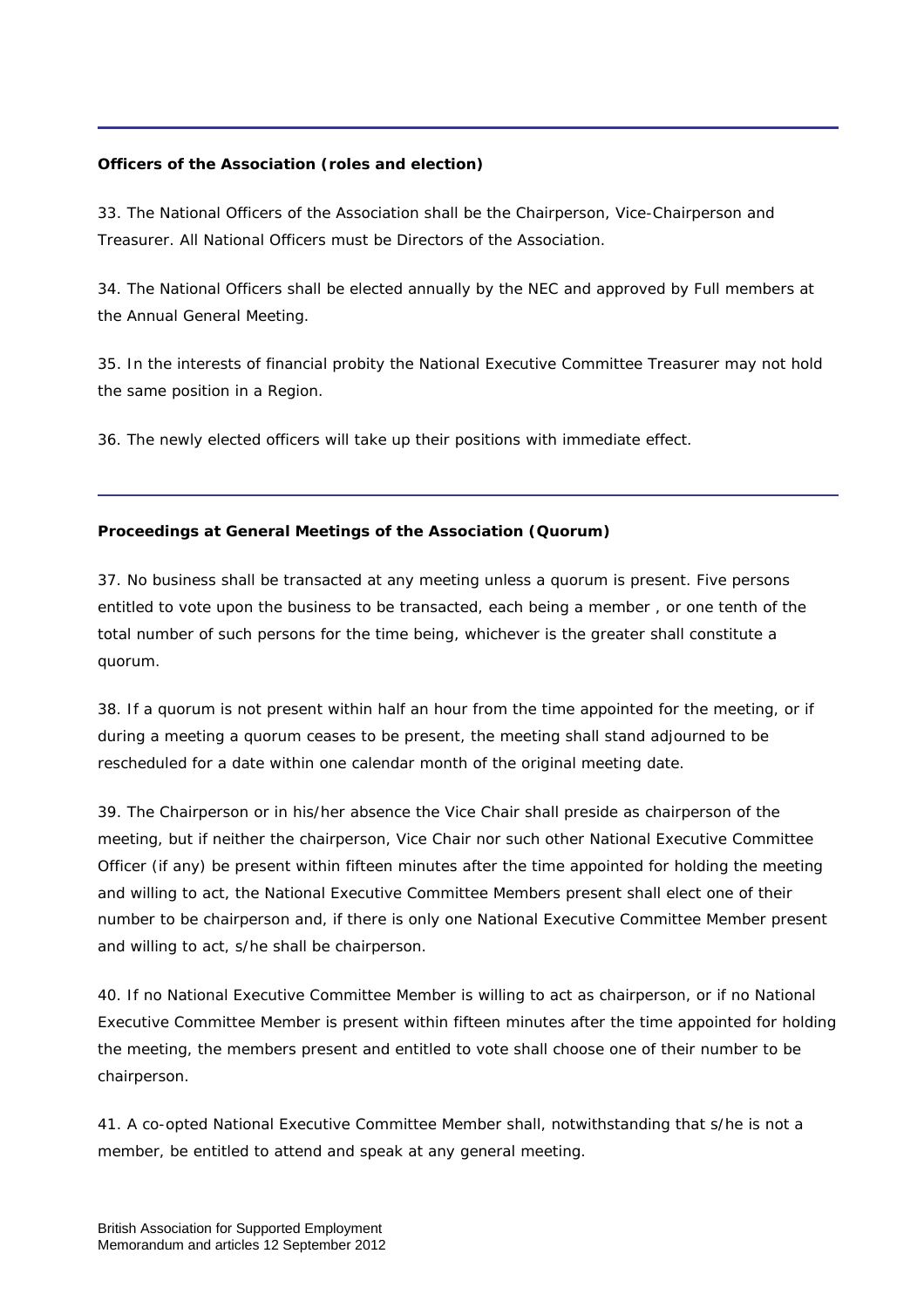42. The chairperson may, with the consent of a meeting at which a quorum is present (and shall if so directed by the meeting), adjourn the meeting from time to time and from place to place, but no business shall be transacted at an adjourned meeting other than business which might properly have been transacted at the meeting had adjournment not taken place. When a meeting is adjourned for fourteen days or more, at least seven clear days' notice shall be given specifying the time and place of the adjourned meeting and the general nature of the business to be transacted. Otherwise it shall not be necessary to give any such notice.

43. At the Annual General Meeting of the Association the Chair and the Treasurer shall present their annual reports at the meeting.

44. A resolution put to the vote of a meeting shall be decided on a show of hands unless before, or on the declaration of the result of, the show of hands a poll is duly demanded. Subject to the provisions of the Act, a poll may be demanded:

- (1) by the chairperson; or
- (2) by at least two Full members having the right to vote at the meeting.

45. Unless a poll is duly demanded a declaration by the chairperson that a resolution has been carried unanimously, or by a particular majority, or lost, or not carried by a particular majority and an entry to that effect in the minutes of the meeting shall be conclusive evidence of the fact without proof of the number or proportion of the votes recorded in favour of or against the resolution.

46. The demand for a poll may be withdrawn, before the poll is taken, but only with the consent of the chairperson. The withdrawal of a demand for a poll shall not invalidate the result of a show of hands declared before the demand for the poll was made.

47. A poll shall be taken as the chairperson directs and s/he may appoint scrutineers (who need not be members) and fix a time and place for declaring the result of the poll. The result of the poll shall be deemed to be the resolution of the meeting at which the poll is demanded.

48. In the case of an equality of votes, whether on a show of hands or on a poll, the chairperson shall be entitled to a casting vote in addition to any other vote s/he may have.

49. A poll demanded on the election of a chairperson or on a question of adjournment shall be taken immediately. A poll demanded on any other question shall be taken either immediately or at such time and place as the chairperson directs not being more than thirty days after the poll is demanded. The demand for a poll shall not prevent continuance of a meeting for the transaction of any business other than the question on which the poll is demanded. If a poll is demanded before the declaration of the result of a show of hands and the demand is duly withdrawn, the meeting shall continue as if the demand had not been made.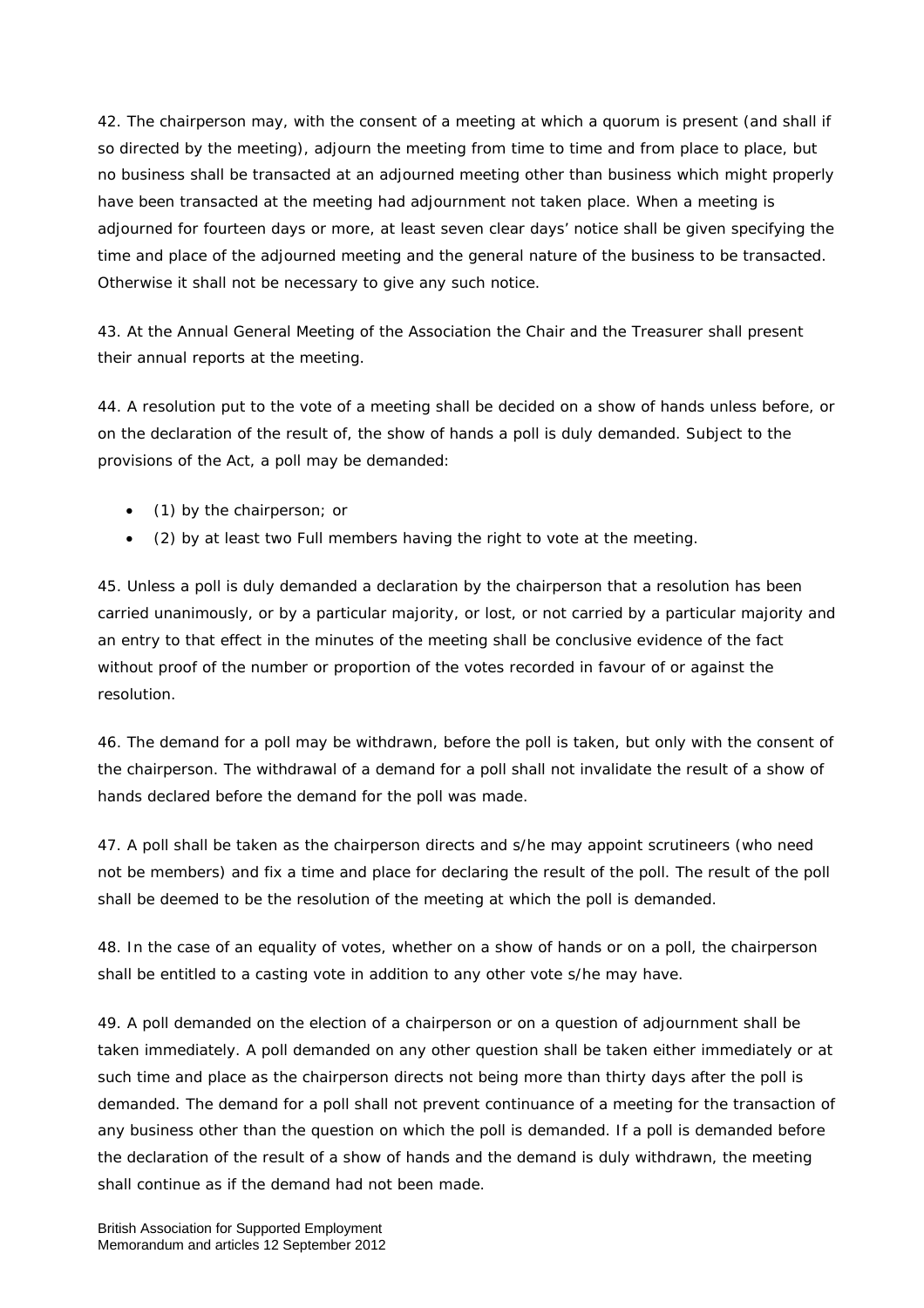50. No notice need be given of a poll not taken immediately if the time and place at which it is to be taken are announced at the meeting at which it is demanded. In other cases at least seven clear days' notice shall be given specifying the time and place at which the poll is to be taken.

51. External Speakers and guests may be invited to Conferences and General Meetings and the National Executive Committee may at its discretion decide to meet part or all of such appropriate fees and expenses incurred.

## **Votes of members**

52. Subject to Article 48 every Full member shall have one vote.

53. No Full member shall be entitled to vote at any general meeting unless all moneys then payable by him/her to the Association have been paid.

54. No objection shall be raised to the qualification of any voter except at the meeting or adjourned meeting at which the vote objected to is tendered, and every vote not disallowed at the meeting shall be valid. Any objection made in due time shall be referred to the chairperson whose decision shall be final and conclusive.

55. A vote given or poll demanded by a Full member shall be valid notwithstanding the previous determination of the authority of the person voting or demanding a poll unless notice of the determination was received by the Association at the office before the commencement of the meeting or adjourned meeting at which the vote is given or the poll demanded or (in the case of a poll taken otherwise than on the same day as the meeting or adjourned meeting) the time appointed for taking the poll.

56. Any organisation which is a member of the Association may by resolution of its Council or other governing body authorise such person as it thinks fit to act as its representative at any meeting of the Association, having first declared its representations in writing to the National Secretary, and the person so authorised shall be entitled to exercise the same powers on behalf of the organisation which s/he represents as the organisation could exercise if it were an individual member of the Association.

#### **The National Executive Committee**

57. The number of Members of the National Executive Committee shall be not less than three but (unless otherwise determined by ordinary resolution) shall not be subject to any maximum.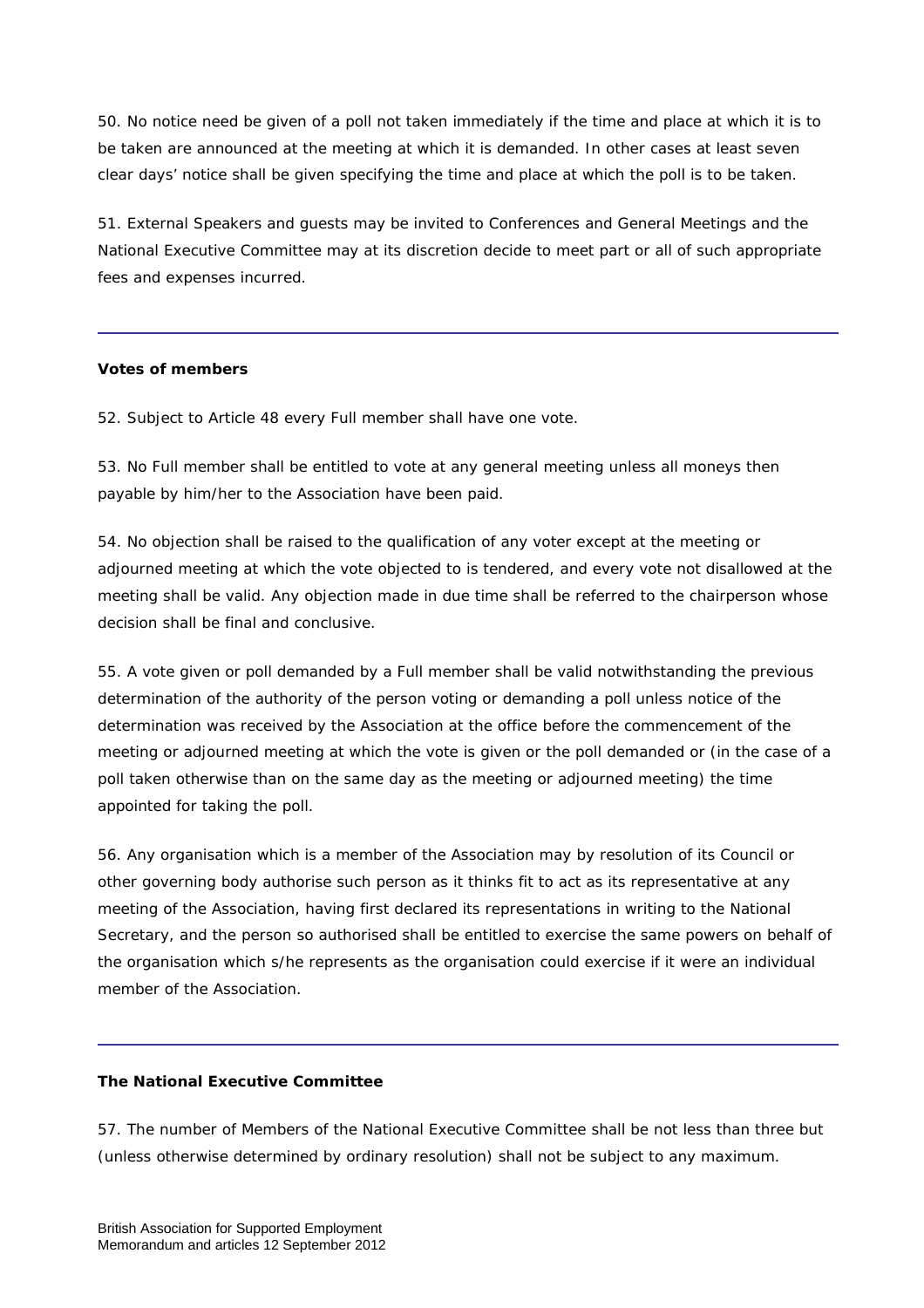58. Except to the extent permitted by clause 5 of the memorandum, no National Executive Committee Member shall take or hold any interest in property belonging to the Association or receive remuneration or be interested otherwise than as a National Executive Committee Member in any other contract to which the Association is a party.

#### **Appointment of the National Executive Committee**

59. The National Executive Committee shall consist of not more than two representatives from each Region, notwithstanding the provisions of Article 63. The National Executive Committee Members shall be selected by the Region's members to represent the Region and one of these representatives must be eligible to be a Director and Trustee of the Association.

60. The choice of Officers of the National Executive Committee is subject to the approval of the membership of the Association present at the Annual General Meeting of the Association.

61. The Chair and Vice Chair shall not be members of the same Region.

62. Not more than one representative of each member of the Association may be selected to serve on the National Executive Committee as a Regional representative. Individuals seeking selection to the NEC should, prior to selection or at the earliest opportunity, clearly disclose any potential conflict of interests that may arise as a result of contractual arrangements between individual members of the Association.

63. The National Executive Committee may, by virtue of a majority vote, appoint a person (whether or not they are a member) who is willing to act to be a member of the National Executive Committee (i) to fill a vacancy, (ii) as an additional National Executive Committee Member, or (iii) to assist with project work provided that the appointment does not cause the number of co-opted members of the National Executive Committee Members to exceed the number of Members currently selected by the Regions. Such co-opted individuals shall have full voting rights but shall not be considered to be Directors, Trustees or Officers of the Association. A member of the National Executive Committee so appointed shall hold office only until the next following annual general meeting where they shall be eligible to stand for re-election at that meeting subject to any qualification for membership. If not reappointed at such Annual General Meeting, s/he shall vacate office at the conclusion thereof.

## **Powers of the National Executive Committee**

64. Subject to the provisions of the Act, the memorandum and the articles and to any directions given by special resolution, the business of the Association shall be managed by the National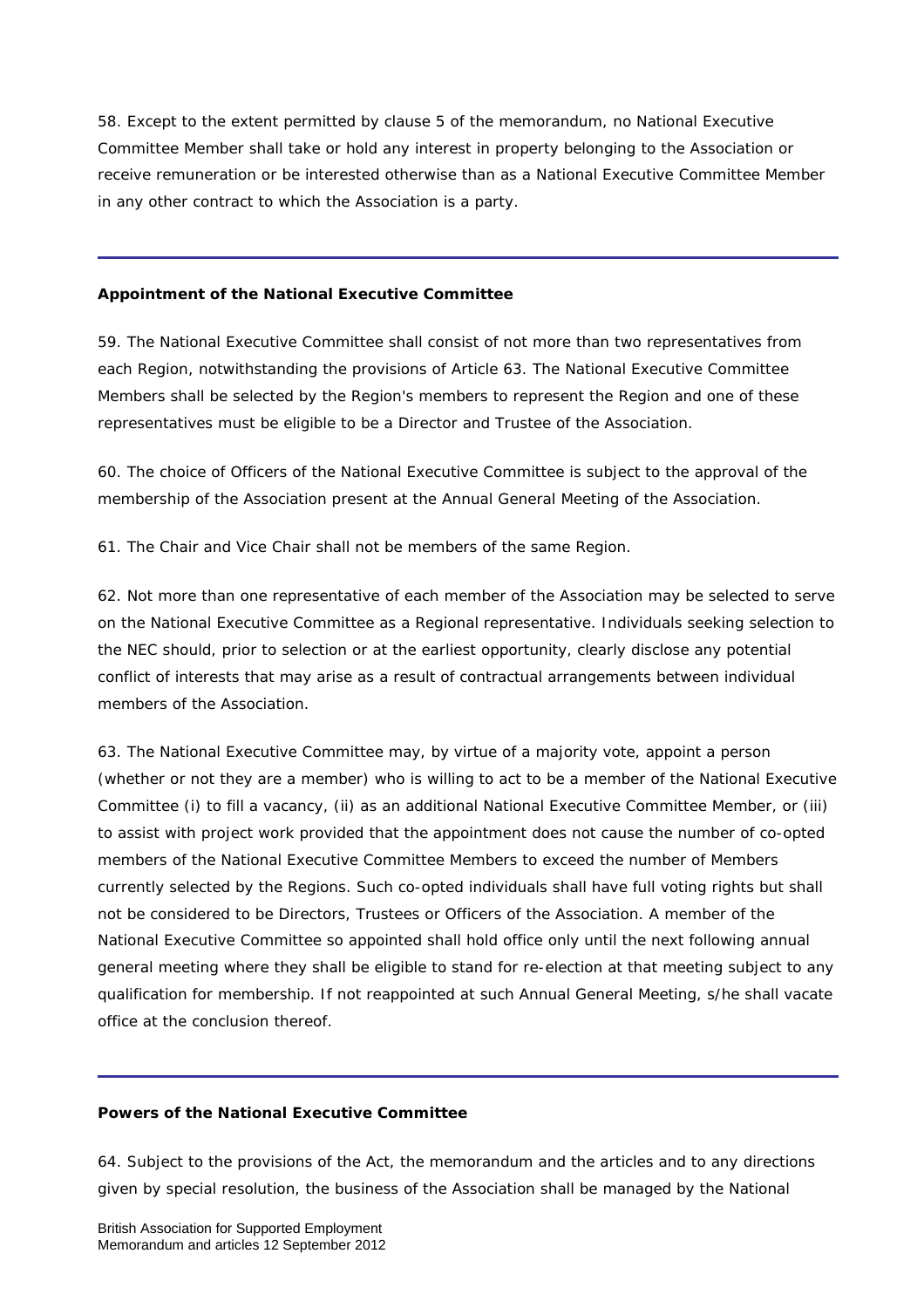Executive Committee who may exercise all powers of the Association. No alteration of the memorandum or the articles and no such direction shall invalidate any prior act of the National Executive Committee which would have been valid if that alteration had not been made or that direction had not been given. The powers given by this article shall not be limited by any special power given to the National Executive Committee by the articles and a meeting of the National Executive Committee at which a quorum is present may exercise all the powers exercisable by the National Executive Committee.

65. The policy and management of the Association shall be directed by the National Executive Committee. The National Executive Committee shall have the power to act upon any matter which falls within the aims and objectives of the Association and which does not require a General Meeting.

66. The National Executive Committee shall be responsible for the terms and conditions of employment and the supervision of any person in the paid employment of the Association.

67. The National Executive Committee shall determine any questions as to the interpretation of these Memorandum and Articles of Association and such decision shall be final.

68. The National Executive Committee shall determine the amount of any annual subscription to be paid by Members to the Association subject to agreement by the membership at the AGM.

69. Only National Executive Members or their delegates are authorised to represent the views of the Association to third parties, including the media, where possible having gained agreement from the Chair or Vice Chair. Issues only affecting a Region may be represented by the elected officers of that Region, making such representation known to the National Chair or Secretary.

70. Only the National Executive Committee shall have the power to terminate an organisation's membership.

71. In addition to all powers hereby expressly conferred upon them and without detracting from the generality of their powers under the articles the National Executive Committee shall have the following powers, namely:

- (1) to expand the funds of the Association in such manner as they shall consider most beneficial for the achievement of the objects and to invest in the name of the Association such part of the funds as they may see fit and to direct the sale or transposition of any such investments and to expand the proceeds of any such sale in furtherance of the objects of the Association;
- (2) to enter into contracts on behalf of the Association.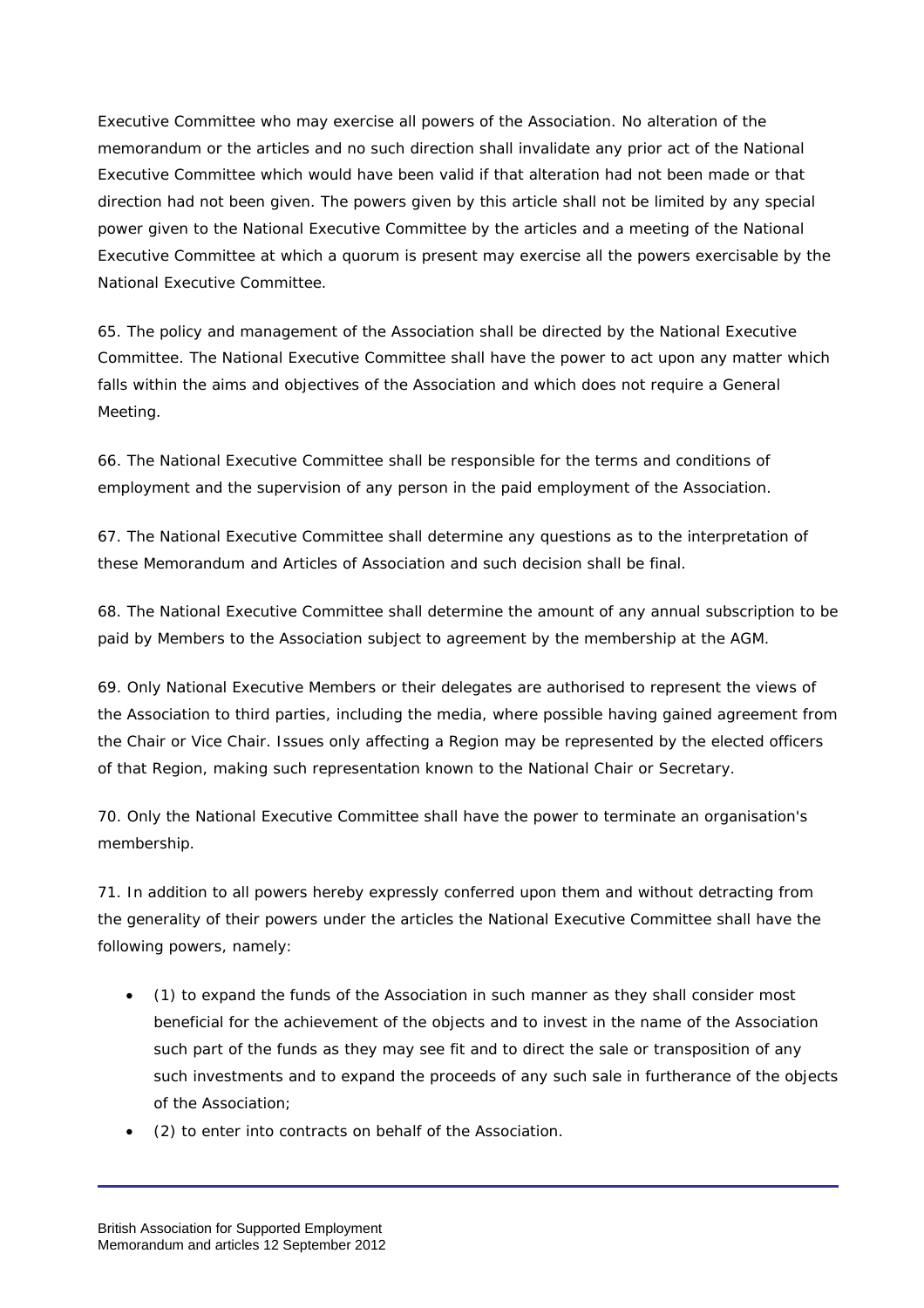## **Disqualification and removal of Member of the National Executive Committee**

72. A National Executive Committee Member shall cease to hold office if s/he:

- (1) ceases to be a National Executive Committee Member by virtue of any provision in the Act (or any statutory re-enactment or modification of that provision);
- (2) becomes incapable by reason of mental disorder, illness or injury of managing and administering his own affairs;
- (3) resigns his office by notice to the Association (but only if at least two National Executive Committee Member will remain in office when the notice of resignation is to take effect); or
- (4) is absent without the permission of the National Executive Committee from all their meetings held within a period of six months and the National Executive Committee resolve that his office be vacated.
- (5) is requested to do so by notice in writing signed by all other members of the National Executive
- (6) is requested to do so by a motion carried out at an Extraordinary General Meeting
- (7) is subject to an upheld vote of no confidence by the Members of the Region that they represent.

## **National Executive Committee Members' expenses**

73. The National Executive Committee may be paid all reasonable travelling, hotel and other expenses properly incurred by them in connection with their attendance at meetings of National Executive Committee or committees of National Executive Committee Members or general meetings or otherwise in connection with the discharge of their duties, but shall otherwise be paid no remuneration.

## **Proceedings of National Executive Committee (Meetings, Voting, Second or casting vote by Chair, Quorum, sub committees**

74. Subject to the provisions of the articles, the National Executive Committee may regulate their proceedings as they think fit meeting as a minimum quarterly and additionally as required. A National Executive Committee Member may, and the National Secretary at the request of a National Executive Committee Member shall, call a meeting of the National Executive Committee. It shall not be necessary to give notice of a meeting to a Member of the National Executive Committee who is absent from the United Kingdom.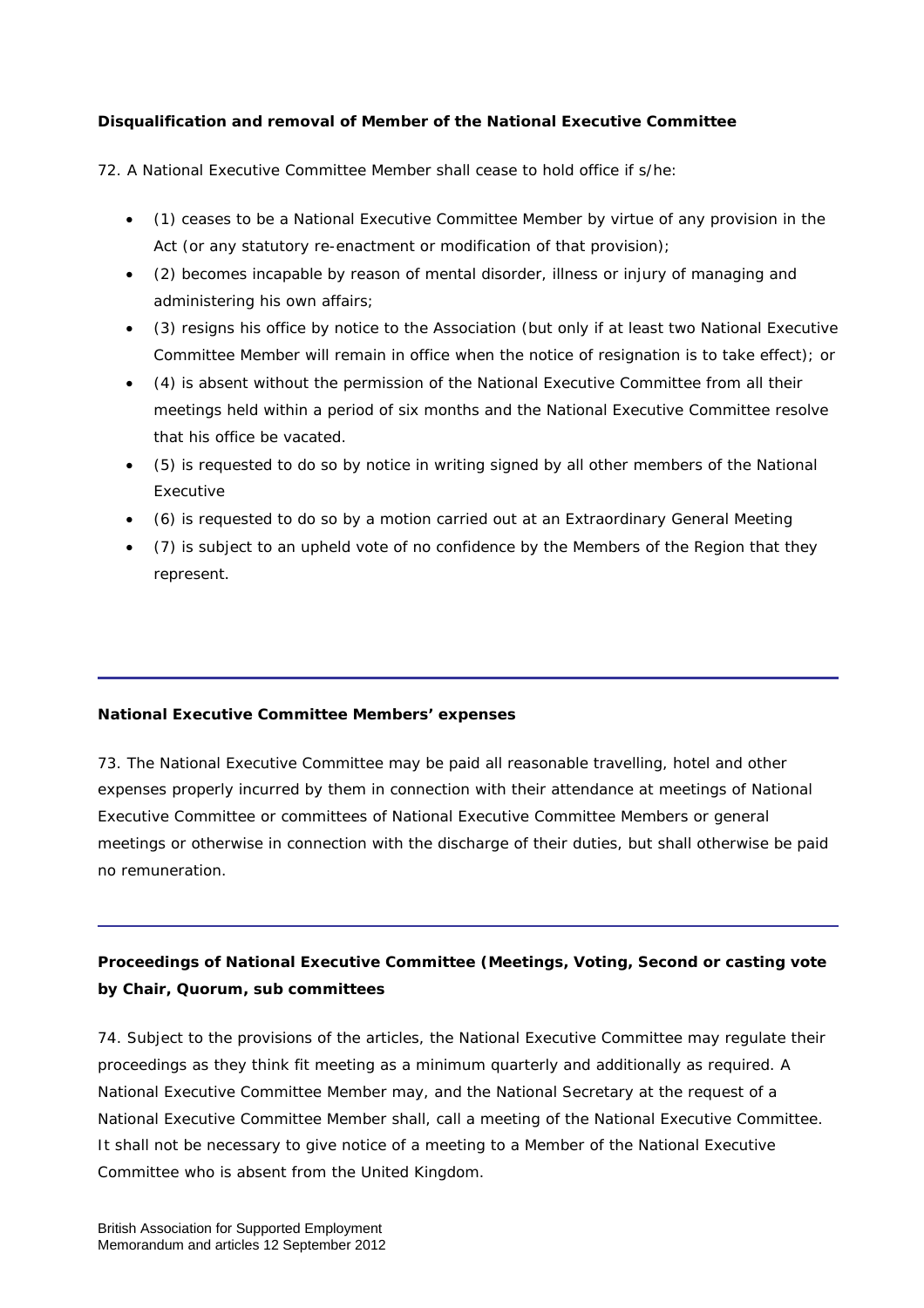75. Each Member of the National Executive Committee shall have one vote.

76. Questions arising at a meeting shall be decided by a majority of votes. In the case of an equality of votes, the chairperson shall have a second or casting vote.

77. The quorum for the transaction of the business of the National Executive Committee shall be 25% of the Members of the National Executive Committee and one serving officer of the Association.

78. The National Executive Committee may act notwithstanding any vacancies in their number, but, if the number of National Executive Committee Members is less than the number fixed as the quorum, the continuing National Executive Committee Members may act only for the purpose of filling vacancies or of calling a general meeting.

79. The National Executive Committee may appoint one or more sub-committees consisting of three or more members of the National Executive Committee for the purpose of making any inquiry or supervising or performing any function or duty which in the opinion of the National Executive Committee would be more conveniently undertaken or carried out by a sub-committee: provided that all acts and proceedings of any such sub-committees shall be fully and promptly reported to the National Executive Committee. These sub committees may include co-opted members.

80. All acts done by a meeting of National Executive Committee, or of a sub committee, shall, notwithstanding that it be afterwards discovered that there was a defect in the appointment of any National Executive Committee or that any of them were disqualified from holding office, or had vacated office, or were not entitled to vote, be as valid as if every such person had been duly appointed and was qualified and had continued to be a Member of the National Executive Committee and had been entitled to vote.

81. A resolution in writing, signed by all the National Executive committee entitled to receive notice of a meeting of National Executive Committee or of a sub committee of the National Executive Committee, shall be as valid and effective as if it had been passed at a meeting of members of the National Executive committee or (as the case may be) a sub committee of the National Executive Committee duly convened and held. Such a resolution may consist of several documents in the same form, each signed by one or more of the National Executive Committee.

82. Any national bank account in which any part of the assets of the Association is deposited shall be operated by the NEC and shall indicate the name of the Association. All cheques and orders for the payment of money from such account shall be signed by at least two authorised signatories including at least one member of the National Executive Committee.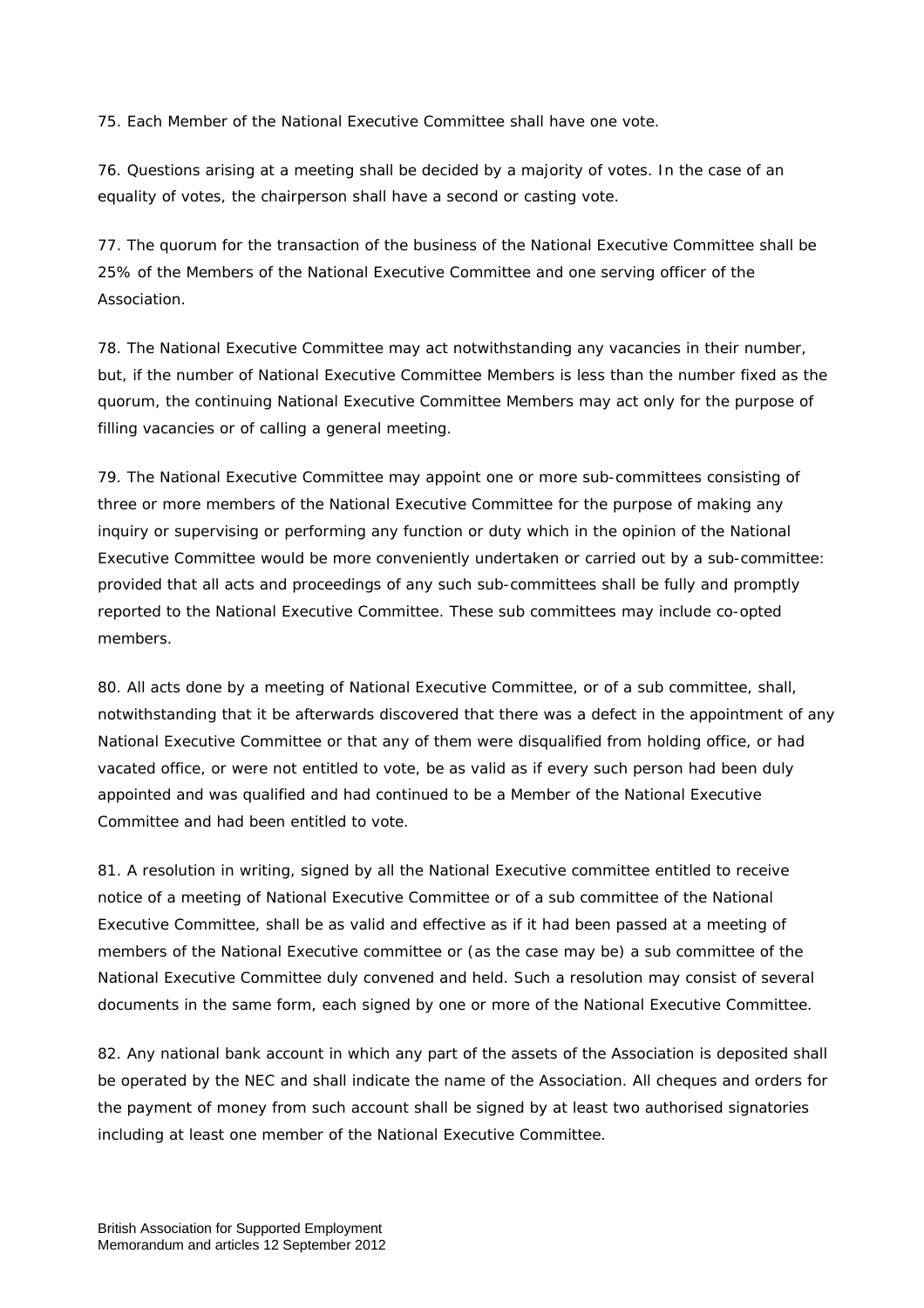83. The National Executive Committee may mandate employees of the Association to make financial transactions on its behalf and may authorise the use of electronic banking and the holding and use of credit card accounts as may be necessary.

#### **National Secretary**

84. Subject to the provisions of the Act, the NEC may appoint a competent person to act as the Company Secretary for such term and remuneration, and upon such conditions as they may think fit. Any Secretary so appointed may be removed by the NEC.

#### **Minutes**

85. The National Executive Committee shall keep minutes in books kept for the purpose:

- (1) of all appointments of officers made by the Association; and
- (2) of all proceedings at meetings of the Association and of the National Executive Committee and of sub committees of the National Executive Committee including the names of the members of the National Executive Committee present at each such meeting.

86. The minutes of the National Executive Committee Meetings and all other General Meetings (both Annual and Extraordinary) of the Association shall be made available to all members of the Association.

#### **The Seal**

87. The seal shall only be used by the authority of the National Executive Committee or of a sub committee of the National Executive Committee authorised by the National Executive Committee. The National Executive Committee may determine who shall sign any instrument to which the seal is affixed and unless otherwise so determined it shall be signed by a member of the National Executive Committee and by the secretary or by a second member of the National Executive Committee.

#### **Notices**

88. Any notice to be given to or by any person pursuant to the articles shall be in writing except that a notice calling a meeting of the National Executive Committee need not be in writing.